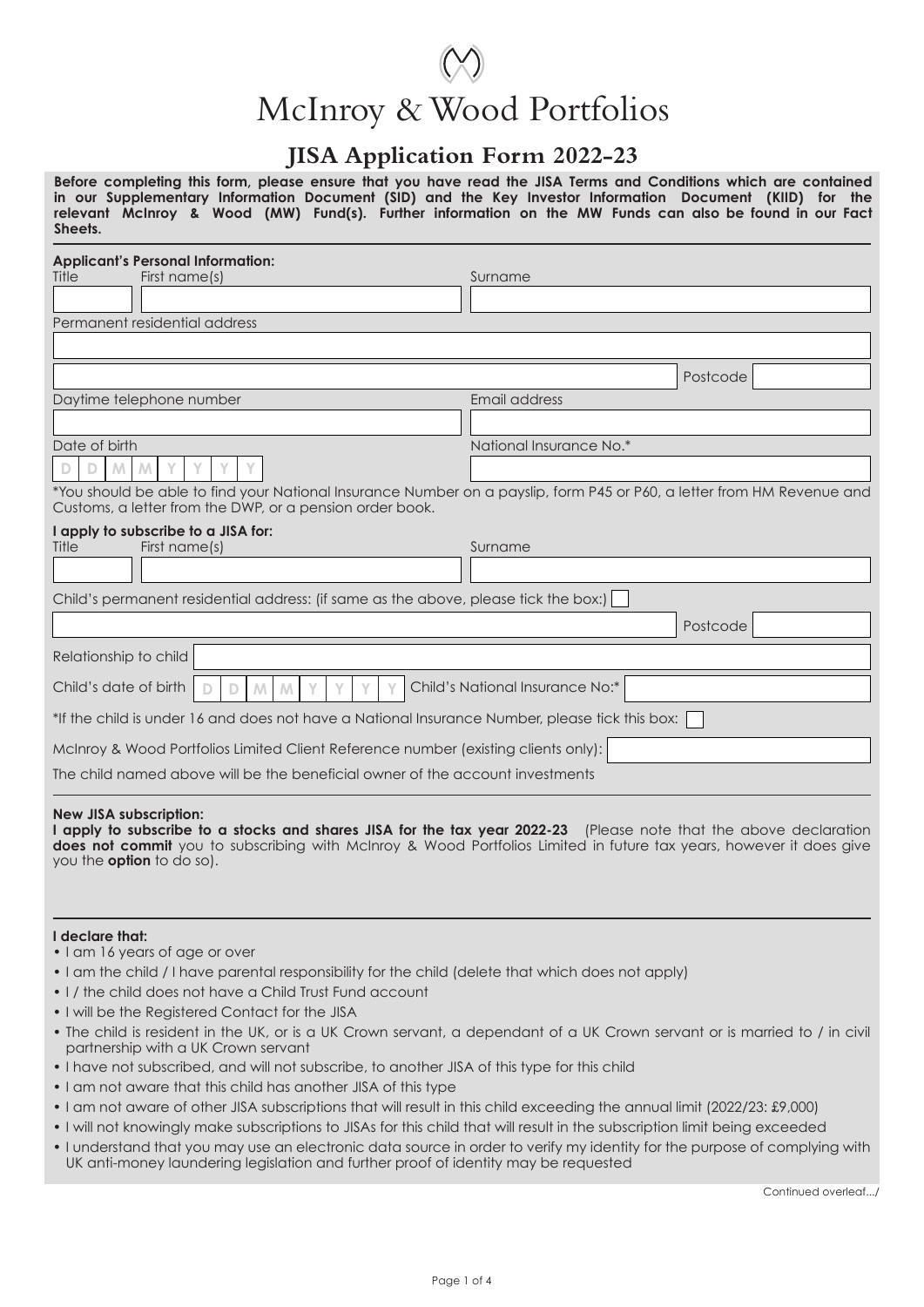- I have read the JISA Terms and Conditions within the Supplementary Information Document and a current copy of the Key Investor Information Document(s) of the Fund(s) in which I wish to invest. I confirm I am familiar with the features of the Fund(s) as described in the Key Investor Information Document(s)
- I acknowledge that I am considered as an execution-only client by McInroy & Wood Portfolios Limited and confirm that I have received no advice from that company or any of their associates or representatives regarding the merits or suitability of investments to be held under this application.

#### **I authorise McInroy & Wood Portfolios Limited:**

- to receive the child's subscription and to hold the JISA investments, dividends and any other rights or proceeds in respect of those investments, and
- to make on the child's behalf any claims to relief from tax in respect of JISA investments.

#### **Investment instructions:**

I hereby instruct you to invest in the undernoted MW Fund(s) in the child's name:

| <b>Fund Name</b>                         | <b>SEDOL</b><br>(for office use) | Lump Sum Amount<br>(minimum £1,000 per fund) | Monthly Saving Amount<br>(minimum £100 per fund) |  |
|------------------------------------------|----------------------------------|----------------------------------------------|--------------------------------------------------|--|
| MW Balanced Fund Personal Class          | B7RRJ16                          |                                              | む                                                |  |
| MW Income Fund Personal Class            | B8KQRW4                          |                                              | む                                                |  |
| MW Smaller Companies Fund Personal Class | B8NC4D9                          |                                              | む                                                |  |
| MW Emerging Markets Fund Personal Class  | B7SKS40                          |                                              | む                                                |  |
|                                          | <b>TOTAL</b>                     |                                              |                                                  |  |

#### **Please note that all income will be reinvested in line with our JISA Terms and Conditions.**

#### **Bank details and payment methods**

Payment is required prior to dealing and can be made by electronic transfer or submitting a cheque with the completed application form. For UK anti-money laundering purposes, we require the applicant's bank account details. Unless someone else is purchasing the units for you, this must be the account from which payment for the units is being made, whether by electronic transfer, direct debit or cheque.

| <b>Account Name</b>                                                                                                                                              |  |    |                                                                                                                    |  |  |  |
|------------------------------------------------------------------------------------------------------------------------------------------------------------------|--|----|--------------------------------------------------------------------------------------------------------------------|--|--|--|
|                                                                                                                                                                  |  |    |                                                                                                                    |  |  |  |
| <b>Bank/Building Society Name</b>                                                                                                                                |  |    |                                                                                                                    |  |  |  |
|                                                                                                                                                                  |  |    |                                                                                                                    |  |  |  |
| <b>Address</b>                                                                                                                                                   |  |    |                                                                                                                    |  |  |  |
|                                                                                                                                                                  |  |    |                                                                                                                    |  |  |  |
|                                                                                                                                                                  |  |    |                                                                                                                    |  |  |  |
|                                                                                                                                                                  |  |    | Postcode                                                                                                           |  |  |  |
| <b>Account Number</b><br>Sort Code<br>Please tick all applicable payment methods and complete the relevant sections 1 to 3 below.                                |  |    |                                                                                                                    |  |  |  |
| <b>Electronic payment</b><br>Д,                                                                                                                                  |  | 3. | <b>Cheque</b>                                                                                                      |  |  |  |
| Direct debit (monthly savings only)<br>2.                                                                                                                        |  |    |                                                                                                                    |  |  |  |
| Note: Any bank charges we incur in relation to receipt of funds by any of the payment methods noted above will be<br>netted off the amount invested shown above. |  |    |                                                                                                                    |  |  |  |
| 1. <b>Electronic payments:</b> Please note that McInroy & Wood is unable to make a collection from your account and you                                          |  |    |                                                                                                                    |  |  |  |
|                                                                                                                                                                  |  |    | must instruct your bank to transfer payment to us prior to dealing. Please send electronic payments with your name |  |  |  |
| as the payment reference to the following account:                                                                                                               |  |    |                                                                                                                    |  |  |  |
| Account Name:<br>McInroy & Wood Portfolios Ltd Client Money Account                                                                                              |  |    |                                                                                                                    |  |  |  |
| Account Number: 44024819                                                                                                                                         |  |    |                                                                                                                    |  |  |  |

*Sort Code:* 60-00-01

**2. Direct debit mandate:** The mandate (page 4) must be completed if you would like to make **monthly savings** payments. Direct debits are collected on the 1st of the month.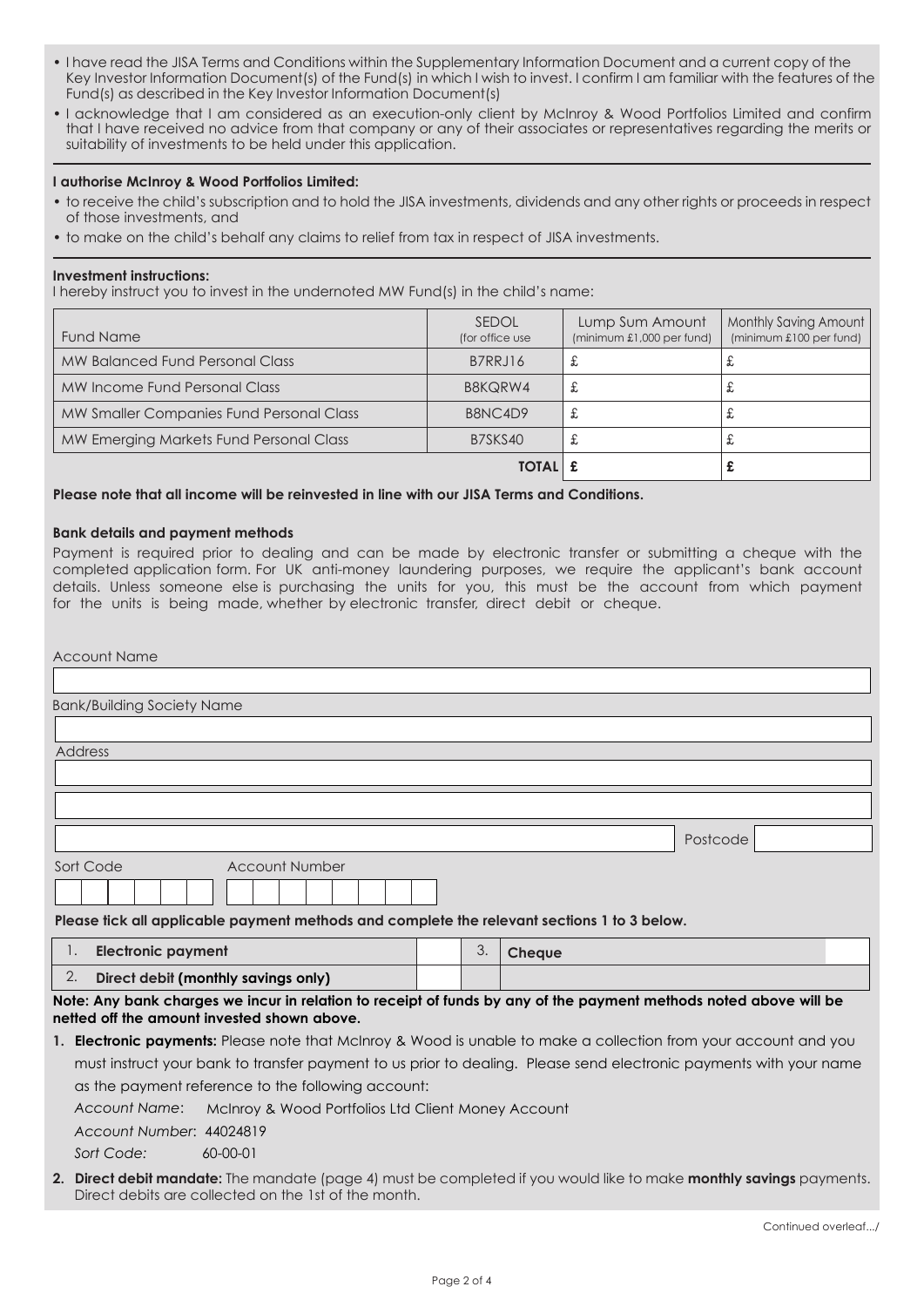#### Using your personal information

The personal information which you provide within this application form will be stored and used to help administer your investment in the fund(s). This may include the transfer of your personal information to our business partners and service providers, who assist in the administration of the funds. Their processing may be located outside of the European Economic Area.

The processing of your personal information will be carried out in accordance with our group Privacy Policy, which you can access at the foot of our homepage on our website (www.mcinroy-wood.co.uk). Please read our Privacy Policy as it sets out your rights with respect to any personal information we collect from or about you and explains in more detail how we use that information to administer your investment.

#### Keeping you informed

We would like to use your personal information to enable us to keep in touch and to send you other information which we think may be of interest to you. Such information could include our 'occasional articles' and information about events we hold. Under data protection legislation we require your explicit consent to use your personal information for these purposes. If you would like us to keep you informed in this way, please tick the box below.

I consent to McInroy & Wood using my personal information to keep in touch and to send me other information which may be of interest to me, such as your 'occasional articles' and information about your events. (Please tick the box.):

#### **I declare that this application form has been completed to the best of my knowledge and belief.**

| Signed                                                                                                                                                                                                                                                                                                                                                                                                                                                          | Date<br>M.                                                                                                                                                                                                                                                                                                                                                                   |  |
|-----------------------------------------------------------------------------------------------------------------------------------------------------------------------------------------------------------------------------------------------------------------------------------------------------------------------------------------------------------------------------------------------------------------------------------------------------------------|------------------------------------------------------------------------------------------------------------------------------------------------------------------------------------------------------------------------------------------------------------------------------------------------------------------------------------------------------------------------------|--|
| <b>Checklist:</b><br>Before returning your JISA application form, please<br>ensure that you have:<br>Completed your Personal Information<br>For lump sum contributions enclosed a cheque or<br>made payment electronically using your name as<br>the payment reference<br>For regular monthly contributions only completed<br>the Direct Debit Instruction Form<br>Confirmed that your investment does not exceed<br>the current HMRC annual subscription limit | Completed the Investment Instructions Box<br>Reviewed the "Using your personal information" section<br>above and confirmed or otherwise your consent as<br>requested<br>Read and signed the declaration on the Form<br>Send the form and cheque (if applicable) to:<br>McInroy & Wood Portfolios Ltd, Investor Administration,<br>64 St. James's Street, Nottingham, NG1 6FJ |  |